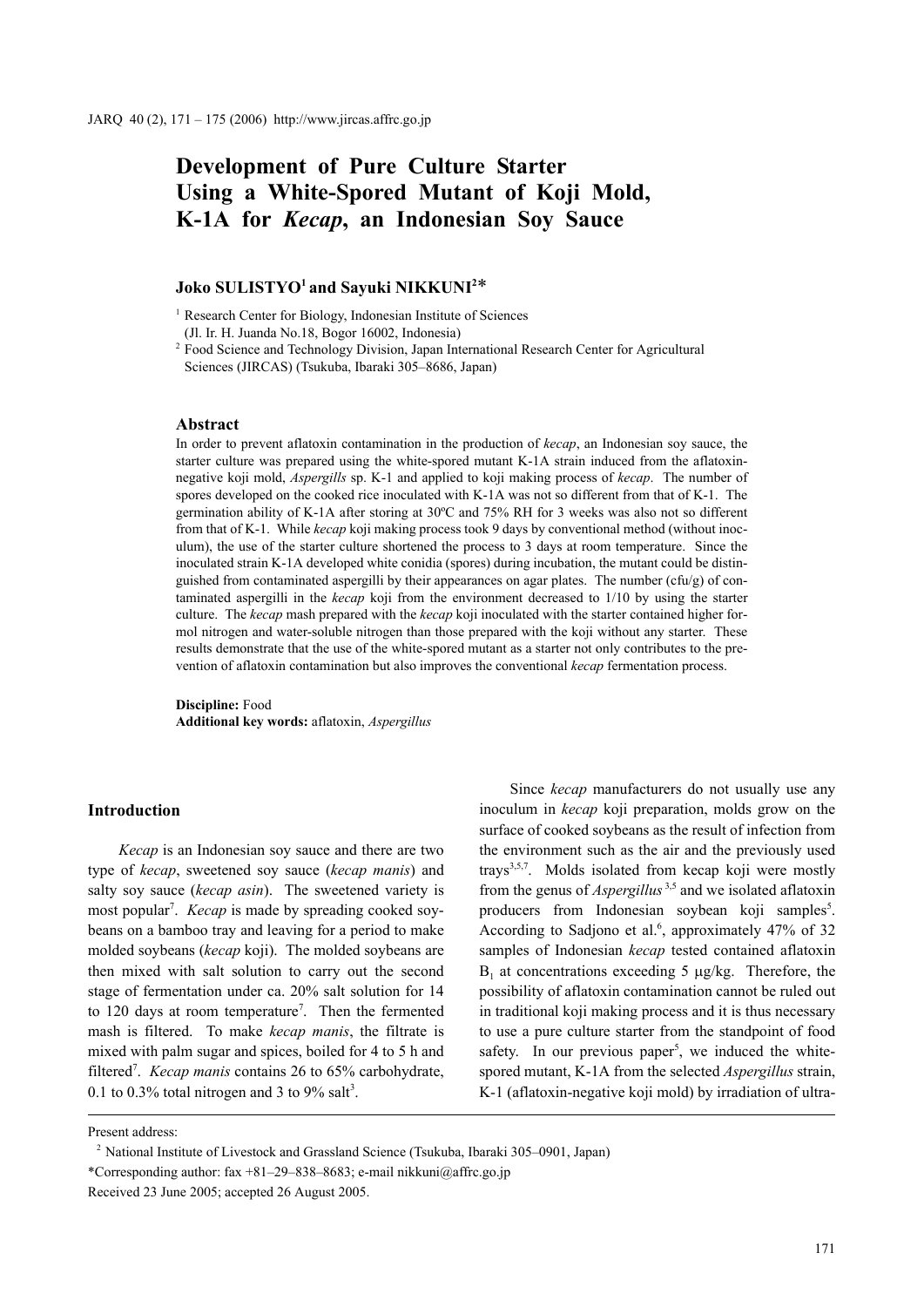violet rays to distinguish the mutant from aflatoxin-producing molds. We applied it to *kecap* fermentation using a 500 mL Erlenmeyer flask as a koji and mash fermentation vessel and showed that the white-spored mutant could be used as a starter for preparation of *kecap* koji from the standpoint of preventing aflatoxin contamination<sup>5</sup>.

In order to apply the mutant K-1A to *kecap* production at a *kecap* factory in Indonesia, the first author was invited to JIRCAS during the period from July 4 through September 28 in 2001 under the counterpart researcher invitation program of JIRCAS and the second author stayed at the Research Center for Biology, Indonesian Institute of Sciences, for the period from January 28 through March 27 in 2002 as a JIRCAS short-term researcher. In these periods, we prepared an inoculum using the white-spored mutant, K-1A and applied it to *kecap* production at a *kecap* factory in Bogor, Indonesia.

# **Materials and methods**

## **1. Strains**

*Aspergillus* sp. K-1A was a white-spored mutant induced by irradiation of ultraviolet rays from the aflatoxin-negative koji mold, K-1<sup>5</sup>.

# **2. Preparation of starter culture**

Thai rice obtained from a market in Japan was used in this study. After washing, the rice (20 g) was soaked overnight at room temperature followed by draining for 1 h. The soaked rice was mixed with a slight tree ash (0.2 g)<sup>4</sup>, put into a 300 mL Erlenmeyer flask and covered with a cotton plug, and autoclaved at 121ºC for 15 min. After cooling down, the autoclaved rice was inoculated with conidia (spore) suspension (0.5 mL) prepared with a slant culture on a potato dextrose agar (PDA, Difco, USA) of each strain and autoclaved 0.05% Tween 80, incubated at 28ºC for 4 days with shaking once after 24 h incubation and used as a spore inoculum. To determine germination ability after storing at 30ºC, the spore inoculum was placed in a desiccator which had saturated sodium chloride solution instead of a desiccant to keep at 75% RH at 30ºC for 3 weeks.

To prepare pure culture starter of K-1A for making *kecap* koji at a *kecap* factory, the Thai rice (355 g) was used. The soaked rice (71 g as raw material) was mixed with the tree ash  $(0.7 \text{ g})^4$ , put into a Petri dish bottom (15) cm in diameter) and the lid which had a filter paper covered inside was replaced and autoclaved at 121ºC for 15 min. After cooling down, the autoclaved rice was inoculated with about 0.5 g of the spore inoculum of K-1A and incubated at 30ºC for 4 days with shaking once after 24 h incubation and dried at 42ºC for 3 days, milled with a mixer (IFM model, Iwatani, Japan) and used as a starter culture.

# **3.** *Kecap* **production**

## (1) Traditional process

*Kecap* mash was prepared at the factory of Zebra Bogor Co. in Bogor, Indonesia, according to the traditional method employed by this company. Namely, black soybeans (40 kg) were soaked in water overnight, boiled for about 3 h, spread on 10 bamboo trays (ca. 90 cm in diameter) and left for 9 days in the koji fermentation room (Fig. 1) of the factory at room temperature. The molded soybeans (*kecap* koji) were sun-dried for 2 days, winnowed to remove the hulls and spores, placed in a plastic pail and 70 L of hot water (58ºC) and 30 kg of salt were added to prepare *kecap* mash. Then the *kecap* mash was allowed to ferment for 2 months at room temperature with exposure to sunlight (Fig. 2).

(2) *Kecap* process with the starter culture of K-1A

*Kecap* koji was prepared using the starter culture. After spreading on 10 bamboo trays, cooked black soybeans (40 kg as raw material) were inoculated with 120 g of the starter culture of K-1A, and incubated for 3 days in the same koji fermentation room as the traditional process at room temperature. Then the *kecap* mash was prepared by the same process as the traditional process described above.

## **4. Analytical methods**

## (1) Moisture

Moisture was determined by the aluminum foil cup method<sup>9</sup>. A piece of aluminum foil (15–20 cm square) was formed into a cup shape (ca. 5 cm in diameter, ca. 5 cm deep) using a bottom of a 100 mL beaker. Five grams of sample were weighed into an aluminum foil cup and heated at 105ºC overnight in an oven and cooled in a desiccator for 30 min.

## (2) Nitrogen

After homogenizing *kecap* mash preparations with a small cup blender, total nitrogen (TN) was determined by Kjeldahl method. To determine water-soluble nitrogen (WN), 10 g of the homogenized *kecap* mash was diluted to 250 mL with distilled water. The resulting diluted suspension was centrifuged at 18,000 rpm for 10 min and the supernatant was filtered. Nitrogen present in 20 mL of the filtrate was determined by Kjeldahl method. Formol nitrogen (FN) was determined according to the Kijun Miso Bunseki-Ho (Official Method of Miso Analysis)<sup>2</sup>. After neutralizing the supernatant (50 mL) with 0.1 N NaOH to pH 8.5, formaldehyde (20 mL, pH 8.5) was added and the mixture was titrated with 0.1 N NaOH to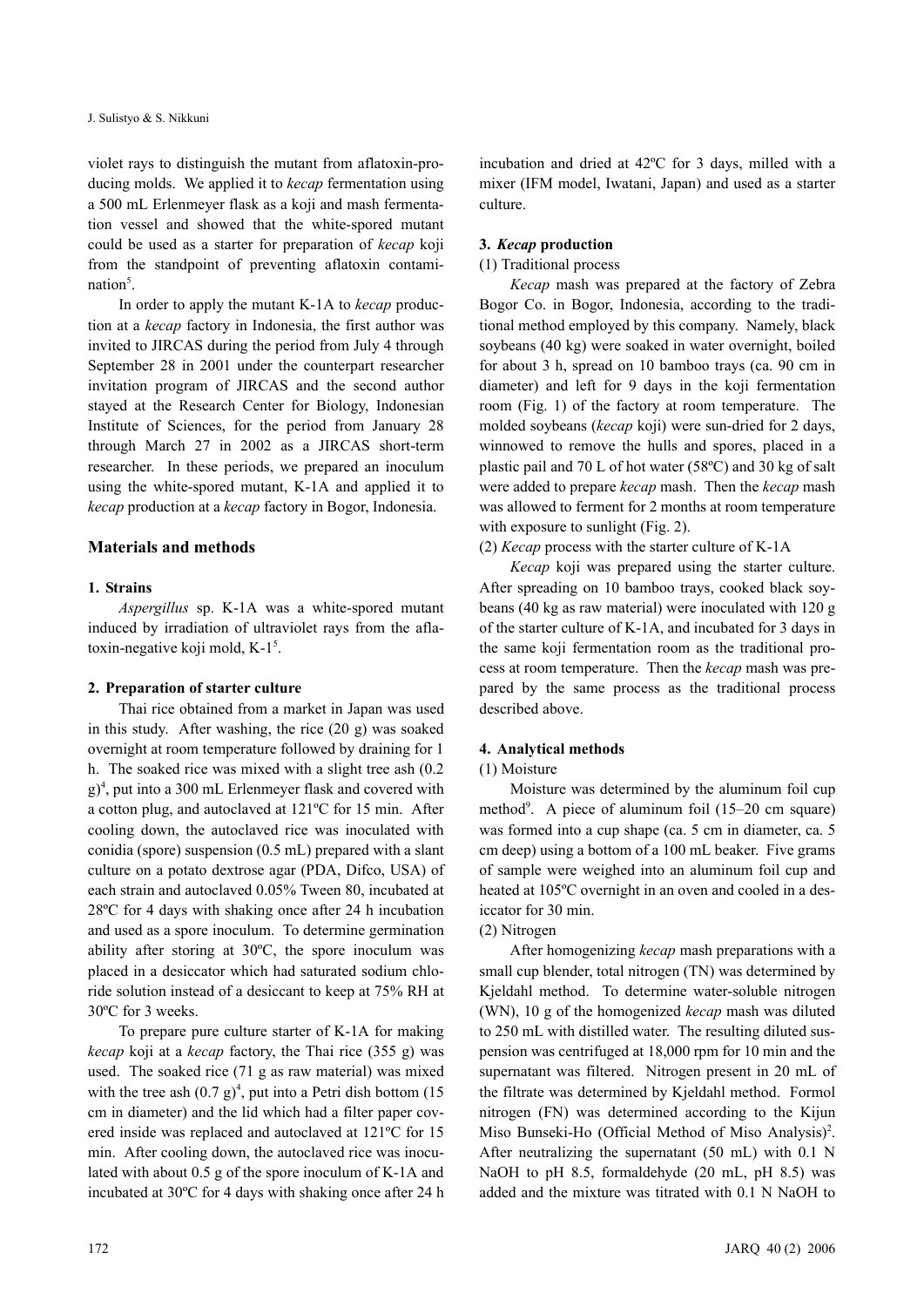

**Fig. 1.** *Kecap* **koji fermentation room at Zebra Bogor Co. in Bogor, Indonesia** 

Boiled black soybeans were spread on bamboo trays (ca. 90 cm in diameter) and left for 9 days in this fermentation room at room temperature.



**Fig. 3. Colonies of the white-spored mutant, K-1A (white colonies) and contaminated wild aspergilli (greenyellow colonies) on PDA**

*Kecap* koji prepared using the starter culture was suspended in 0.05% Tween, spread on PDA and incubated for 3 days at room temperature.

# pH 8.5.

# (3) Sodium chloride

Sodium chloride was determined according to the method described in the Shokuhin Bunseki-Ho (Methods of Food Analysis)<sup>8</sup>. The supernatant  $(5 \text{ mL})$  as prepared above was taken in a porcelain evaporating dish and titrated with N/20 silver nitrate in presence of 1 mL 2% potassium chromate as an indicator.

# (4) Microbial analysis

Sample (10 g) was suspended in 90 mL of autoclaved 0.05% Tween 80. For counting filamentous fungi, serial dilutions of the samples were prepared in the same solution and the diluted suspensions (0.1 mL) were spread on the plates of potato dextrose agar (PDA, Difco,



**Fig. 2.** *Kecap* **mash fermentation at Zebra Bogor Co. in Bogor, Indonesia** *Kecap* mash was allowed to ferment for 2 months at

room temperature with exposure to sunlight.

USA) containing 100 ppm chloramphenicol. The plates were incubated for 1 to 3 days at room temperature. To count bacteria, 1 mL of diluted suspension was mixed with molten plate count agar consisting of 0.5% peptone (Difco, USA), 0.25% yeast extract (Difco, USA), 0.1% glucose and 1.5% agar and incubated for 1 to 3 days at room temperature.

(5) Count of spores of the mold strains

Number of spores was counted using a hemocytometer and a microscope<sup>1</sup>.

# (6) Germination ability

Germination ability of the spores of the strains was assayed according to the method described in the Shoyu Shiken-Ho (Methods of Soy Sauce Studies) $<sup>1</sup>$  with minor</sup> modification. Namely, one drop of spore suspension in autoclaved 0.05% Tween 80 was placed on a thin layer of the koji extract agar prepared on an autoclaved object glass and then the object glass was placed on a 1.5% agar plate in a plastic Petri dish and incubated at 30ºC. After 6–8 h, germinated and ungerminated spores were counted using a microscope.

#### **Results and discussion**

#### **1. Preparation of starter culture**

Table 1 shows the spore counts and germination ability of the spore inoculum preparations. The number of spores developed on the cooked rice inoculated with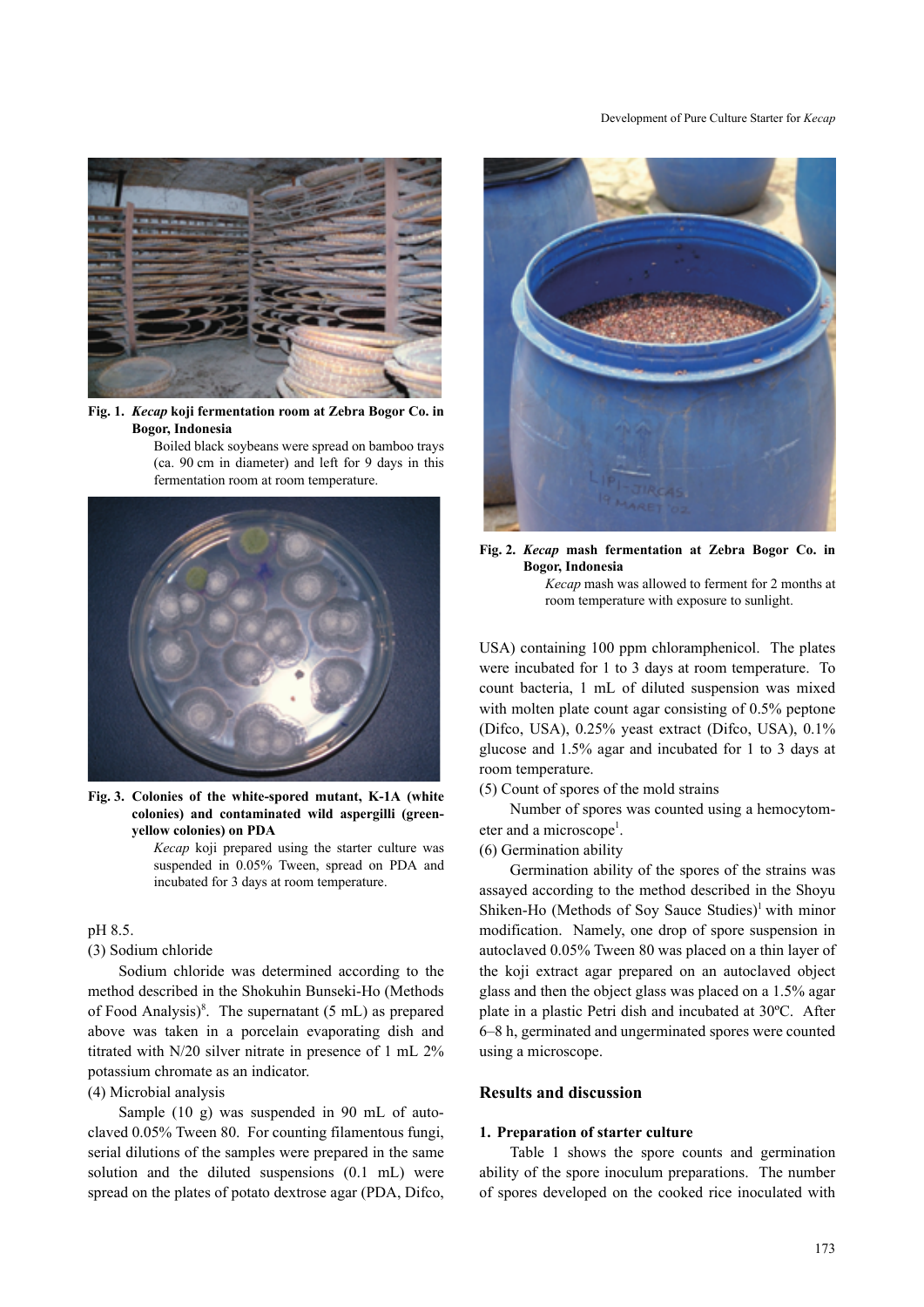| <b>Strains</b> | Weight of<br>preparation* | No. of<br>spores    | Germination ability**<br>$(\%)$ |         |  |
|----------------|---------------------------|---------------------|---------------------------------|---------|--|
|                | (g)                       | (count/g rice)      | 0 <sub>day</sub>                | 3 weeks |  |
| $K-1$          | 26.3                      | $1.7 \times 10^{9}$ | 92                              | 89      |  |
| $K-1A$         | 26.0                      | $1.6 \times 10^{9}$ | 91                              | 87      |  |

**Table 1. Spore counts and germination ability of the spore inoculum**

\*: Thai rice (20 g) and tree ash (0.2 g) were used for preparing each spore inoculum.

\*\*: Germination ability was assayed after storing at 30ºC and 75% RH.

#### **Table 2. Weights, moisture, germination ability and viable spore counts of the starter culture**

| Strain | Weight of<br>preparation*<br>(g) | Moisture<br>(%) | Germination<br>ability<br>(%) | No. of<br>viable spores<br>$\text{(count/g)}$ |
|--------|----------------------------------|-----------------|-------------------------------|-----------------------------------------------|
| $K-1$  | 354                              | 7.8             | 86                            | $3.0 \times 10^{8}$                           |
| $K-1A$ | 363                              | 77              | 86                            | $3.0 \times 10^8$                             |

\*: Thai rice  $(355 g)$  and tree ash  $(3.5 g)$  were used for preparing each starter culture.

|                                      | Moisture |                     | Mold* $(cfu/g)$     | Viable bacteria**   |                     |  |
|--------------------------------------|----------|---------------------|---------------------|---------------------|---------------------|--|
|                                      | $(\%)$   | Aspergillus         |                     | Rhizopus/Mucor      | (cfu/g)             |  |
|                                      |          | $K-1A$              | <b>Others</b>       |                     |                     |  |
| Cooked soybeans                      | 68.5     |                     |                     |                     |                     |  |
| Traditional Koji (9 days incubation) |          |                     |                     |                     |                     |  |
| Koji after fermentation              | 36.5     |                     | $2.3 \times 10^{7}$ | $5.0 \times 10^{6}$ | $4.1 \times 10^{9}$ |  |
| Sun-dried koji                       | 7.3      |                     | $2.8 \times 10^{6}$ | $1.5 \times 10^{5}$ | $2.6 \times 10^{9}$ |  |
| K-1A Koji (3 days incubation)        |          |                     |                     |                     |                     |  |
| Koji after fermentation              | 54.9     | $2.3 \times 10^{7}$ | $2.0 \times 10^{6}$ | $1.4 \times 10^{5}$ | $8.6 \times 10^8$   |  |
| Sun-dried koji                       | 8.1      | $8.6 \times 10^{6}$ | $1.0 \times 10^{6}$ | $1.3 \times 10^{5}$ | $1.8 \times 10^{9}$ |  |

#### **Table 3. Moisture and microbial counts in** *kecap* **koji**

\*: Number of colonies on PDA containing 100 ppm chloramphenicol after 3-day incubation at room temperature.

\*\*: Number of colonies on plate count agar after 3-day incubation at room temperature.

K-1A was not so different from that of K-1. Both germination ability of K-1A before storing and after storing also were not so different from those of K-1, respectively. These results show that there were not so many differences in spore productions and in germination ability of spores between the original strain and its white-spored mutant. However, the spore inoculum prepared with the mutant K-1A had white color spores which could be distinguished from that prepared with the original koji strain.

Next, a starter culture for the study on *kecap* koji fermentation carried out at Zebra Bogor Co. in Indonesia was prepared. Table 2 shows germination ability and viable spore counts of the starter preparations. There were not so many differences in the germination ability and in the number of viable spores between the two preparations. The preparation using the K-1A strain was used for *kecap* production at Zebra Bogor Co.

## **2.** *Kecap* **production at a** *kecap* **factory**

#### (1) Preparation of *kecap* koji

*Kecap* kojis were prepared by the conventional method (without inoculum) and the newly developed method using the starter culture. While the *kecap* koji making process took 9 days by the conventional method (without inoculum), the use of the K-1A strain as the starter shortened the process to 3 days at room temperature.

Moisture contents and microbial counts in koji preparations are shown in Table 3. Both koji preparations contained approximately  $10^8$  cfu/g of bacteria. The traditionally prepared *kecap* koji contained  $2.3 \times 10^7$  cfu/g of aspergilli and  $5.0 \times 10^6$  cfu/g of Mucorales. Since the inoculated strain K-1A developed white spores during incubation, the mutant could be distinguished from the contaminated aspergilli by their appearances on the agar plates (Fig. 3). The koji prepared using the inoculum contained  $2.3 \times 10^7$  cfu/g of K-1A as the dominant mold, even though it contained contaminants,  $2.0 \times 10^6$  cfu/g of aspergilli and  $5.0 \times 10^6$  cfu/g of Mucorales from the environment. This result shows that the number  $(cfu/g)$  of contaminated *Aspergillus* in the *kecap* koji from the environment decreased to 1/10 by using the starter culture of K-1A.

After sun-drying, the moisture contents decreased to 7 to 8%.